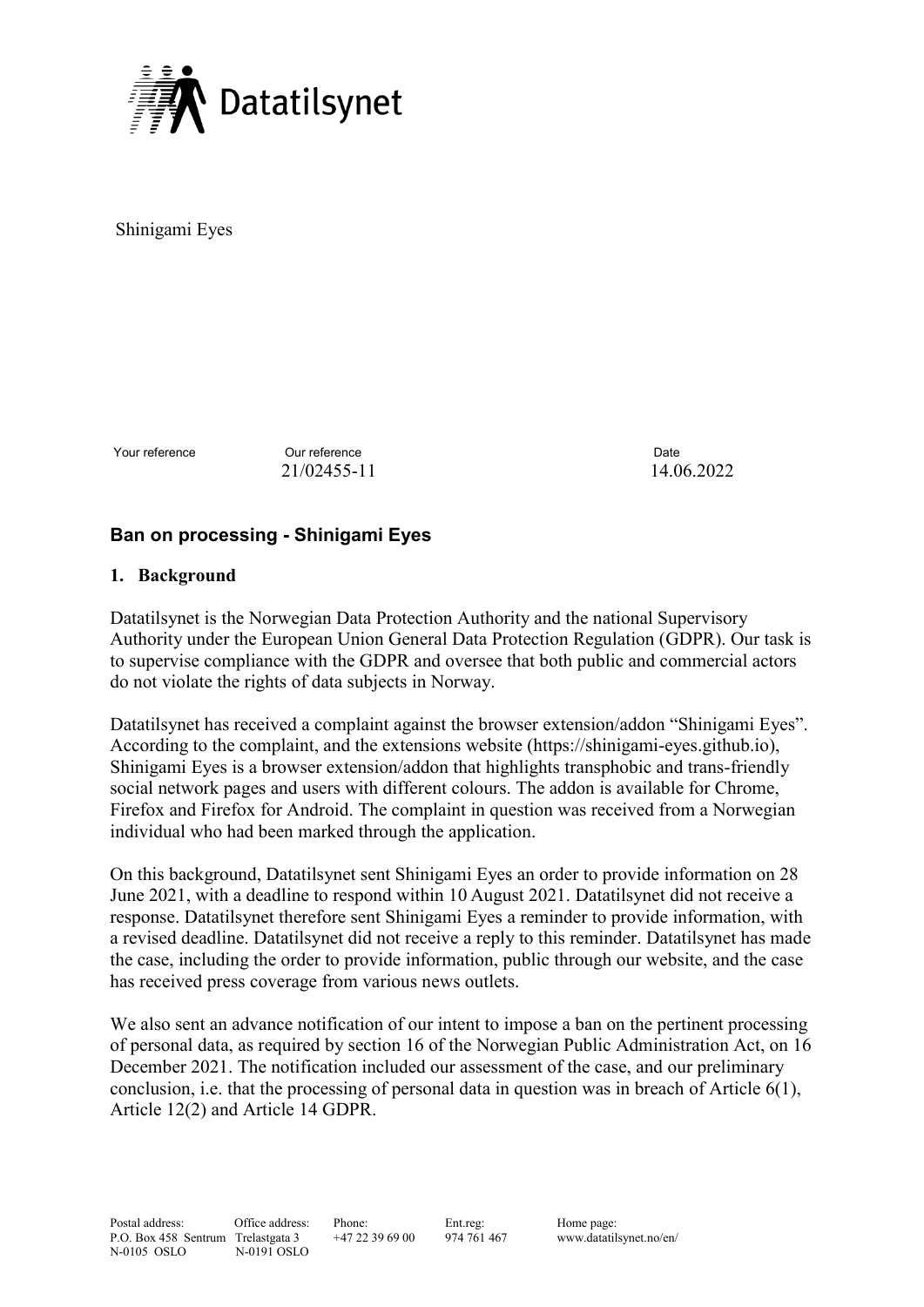The advance notification also included a reminder, in line with section 17 of the Public Administration Act, that any remarks to the advance notification should be sent to our e-mail address within 17 January 2022, and that we would then reach a formal decision.

We have not received any remarks or comments from Shinigami Eyes within the stated time limit. However, we have received some remarks from the complainant, in three e-mails on 21 December 2021 (cf. our comments to these remarks below in section 4.5).

Even without a response from Shinigami Eyes we have concluded that we have sufficient information in order to conclude on the legality of the browser extension, i.e. that the processing of personal data in question is in violation of Article 6(1), Article 12(2) and Article 14 GDPR.

## **2. Decision**

*Pursuant to Article 58(2)(f) GDPR, a ban is imposed on all Shinigami Eyes' processing of personal data related to their browser extension, "Shinigami Eyes", on Norwegian territory.*

## **3. Legal background**

## *3.1. Territorial Scope – Article 3 GDPR*

The Norwegian Personal Data Act incorporates the GDPR into Norwegian law.<sup>1</sup> The Personal Data Act and the GDPR entered into force in Norway on 20 July 2018.

Pursuant to Article 3(2) GDPR, the GDPR applies to the processing of personal data of data subjects in the EEA conducted by controllers that are not established in the EEA, where the processing activities are related to:

- *a) the offering of goods or services, irrespective of whether a payment of the data subject is required, to such data subjects in the Union; or*
- *b) the monitoring of their behaviour as far as their behaviour takes place within the Union.*
- *3.2. Competence and tasks*

The supervisory authority's competence is regulated by Article 55(1) GDPR:

*Each supervisory authority shall be competent for the performance of the tasks assigned to and the exercise of the powers conferred on it in accordance with this Regulation on the territory of its own Member State*

<sup>1</sup> LOV-2018-06-15-38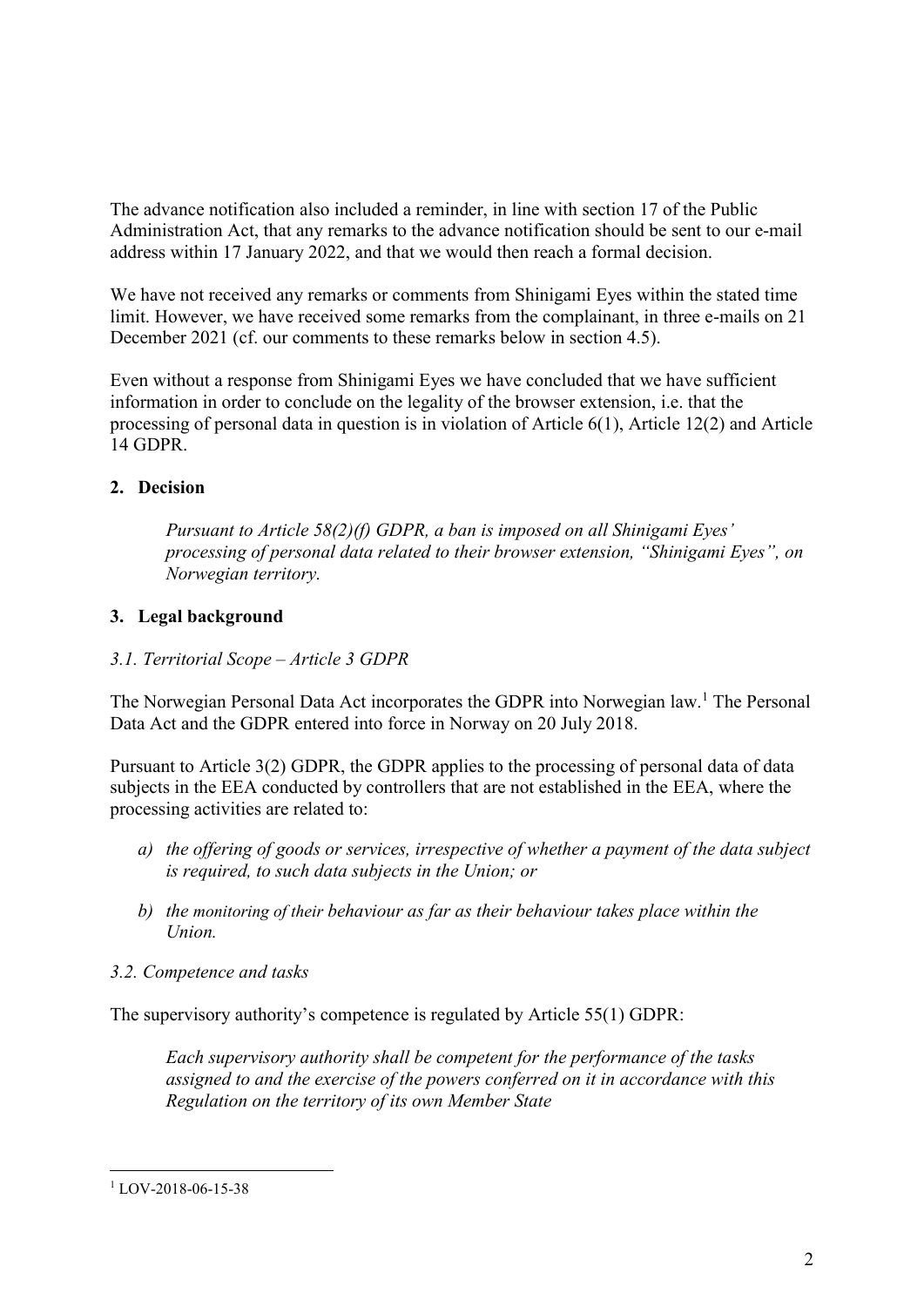Article 56(1) GDPR regulates the competence of the "lead supervisory authority" and the cooperation and consistency mechanism between supervisory authorities:

*Without prejudice to Article 55, the supervisory authority of the main establishment or of the single establishment of the controller or processor shall be competent to act as lead supervisory authority for the cross-border processing carried out by that controller or processor in accordance with the procedure provided in Article 60.*

The concept of "main establishment" and "cross border processing" is further elaborated in Articles 4(16) and 4(23) GDPR.

Article 57(1) GDPR sets forth the tasks of the supervisory authority:

*1. Without prejudice to other tasks set out under this Regulation, each supervisory authority shall on its territory:*

*(a) monitor and enforce the application of this Regulation;*

 $[...]$ 

Article 58(1) and (2) GDPR regulates the supervisory authority's investigative and corrective powers.

Pursuant to Article 1(b) of the Decision of the EEA Joint Committee, the EEA/EFTA States are included where the GDPR refers to "member states":

*Notwithstanding the provisions of Protocol 1 to this Agreement, and unless otherwise provided for in this Agreement, the terms "Member State(s)" and "supervisory authorities" shall be understood to include, in addition to their meaning in the Regulation, the EFTA States and their supervisory authorities, respectively.*<sup>2</sup>

*3.3. Controller – accountability principle* 

The controller shall be responsible for, and be able to demonstrate, compliance with the GDPR, see Article 5(2) GDPR.

The entity that determine the purposes for which the data are processed and the means of the processing, is the controller, see Article 4(7) GDPR.

*3.4. Personal data*

<sup>&</sup>lt;sup>2</sup> See Decision of the EEA Joint Committee No 154/2018 of 6 July 2018 amending Annex XI (Electronic communication, audiovisual services and information society) and Protocol 37 (containing the list provided for in Article 101) to the EEA Agreement [2018/1022].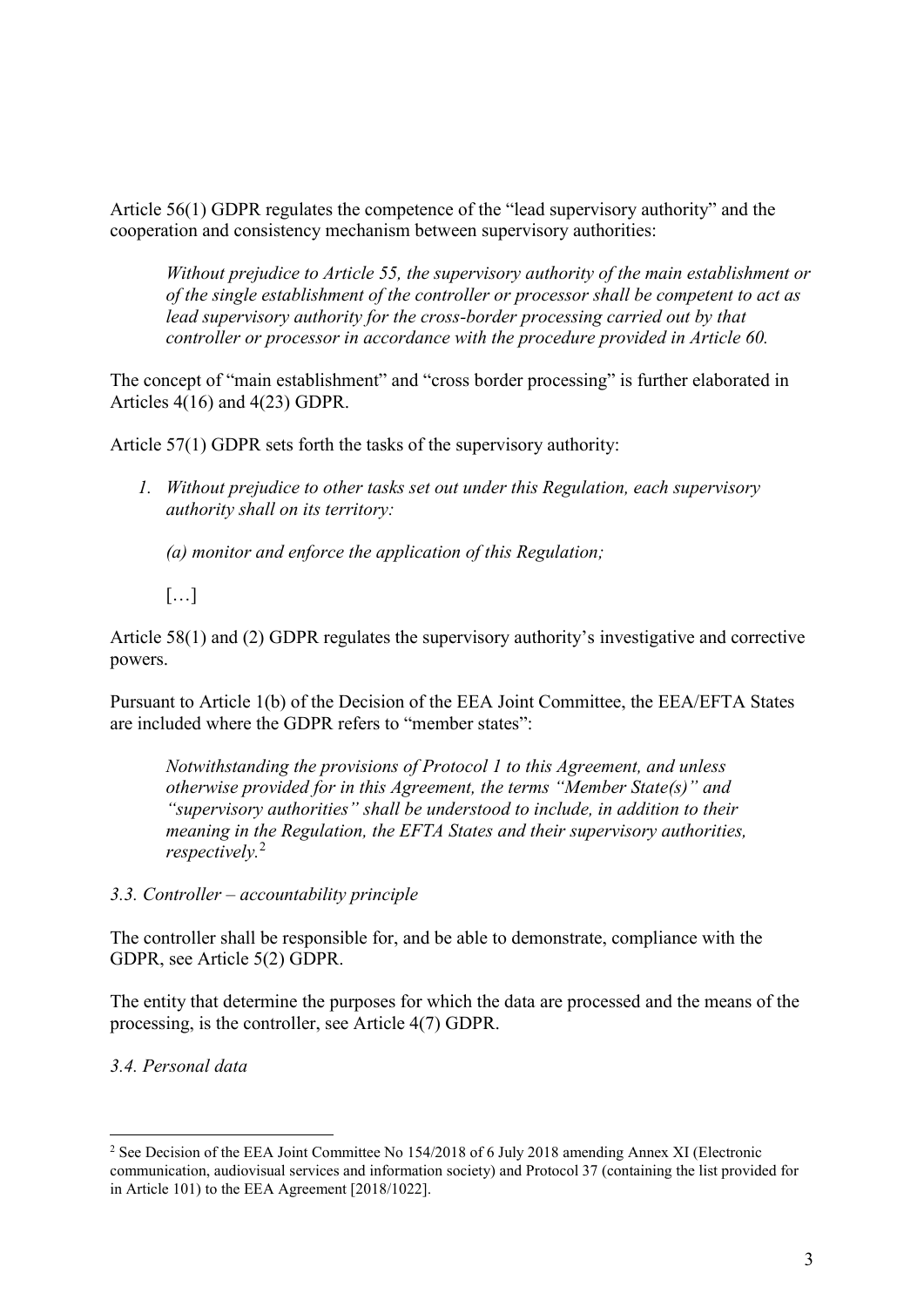GDPR applies to the processing of personal data, wholly or partly by automated means.

Personal data only includes information relating to natural persons (data subjects) who can be identified or who are identifiable, directly from the information in question, or who can be indirectly identified from that information in combination with other information. This may include online identifiers, see Article 4(1) GDPR.

## *3.5. Lawfulness of processing*

Article 6(1) GDPR states that processing shall be lawful only if and to the extent that at least one of the requirements in (a) to (f) applies.

The controller must determine whether they have a lawful basis before they begin the processing, and the assessments should be documented.

Article 6(1)(f) GDPR prescribes that personal data can be processed lawfully if the:

[...] *processing is necessary for the purposes of the legitimate interests pursued by the controller or by a third party, except where such interests are overridden by the interests or fundamental rights and freedoms of the data subject which require protection of personal data, in particular where the data subject is a child*

There are three elements to this assessment. First, the controller must identify a legitimate interest. Second, they must demonstrate the necessity to process personal data for the legitimate interests pursued. Thirdly, the fundamental rights and freedoms of the data subject whose data require protection must not take precedence over the legitimate interests pursued. Thus, the controller must balance the legitimate interests pursued against the data subjects' interests, rights and freedoms.

The legitimate interests can be their own or the interests of third parties. They can include commercial interests, individual interests or broader societal benefits.

#### *3.6. Obligation to facilitate for the rights of data subjects*

Article 12(2) GDPR states that the controller is responsible for facilitating the exercise of data subject rights under Articles 15 to 22 GDPR. This implies that the controller must dedicate sufficient resources and implement the necessary systems to be able to address, for example, access requests from the data subjects in accordance with Article 15 GDPR, or the right to object in Article 21 GDPR.

#### *3.7. Obligation to provide information to the data subject*

Article 14(1) and (2) GDPR lists the information the controller must provide to the data subject when personal data has not been obtained from the data subject, as well as when it shall be provided: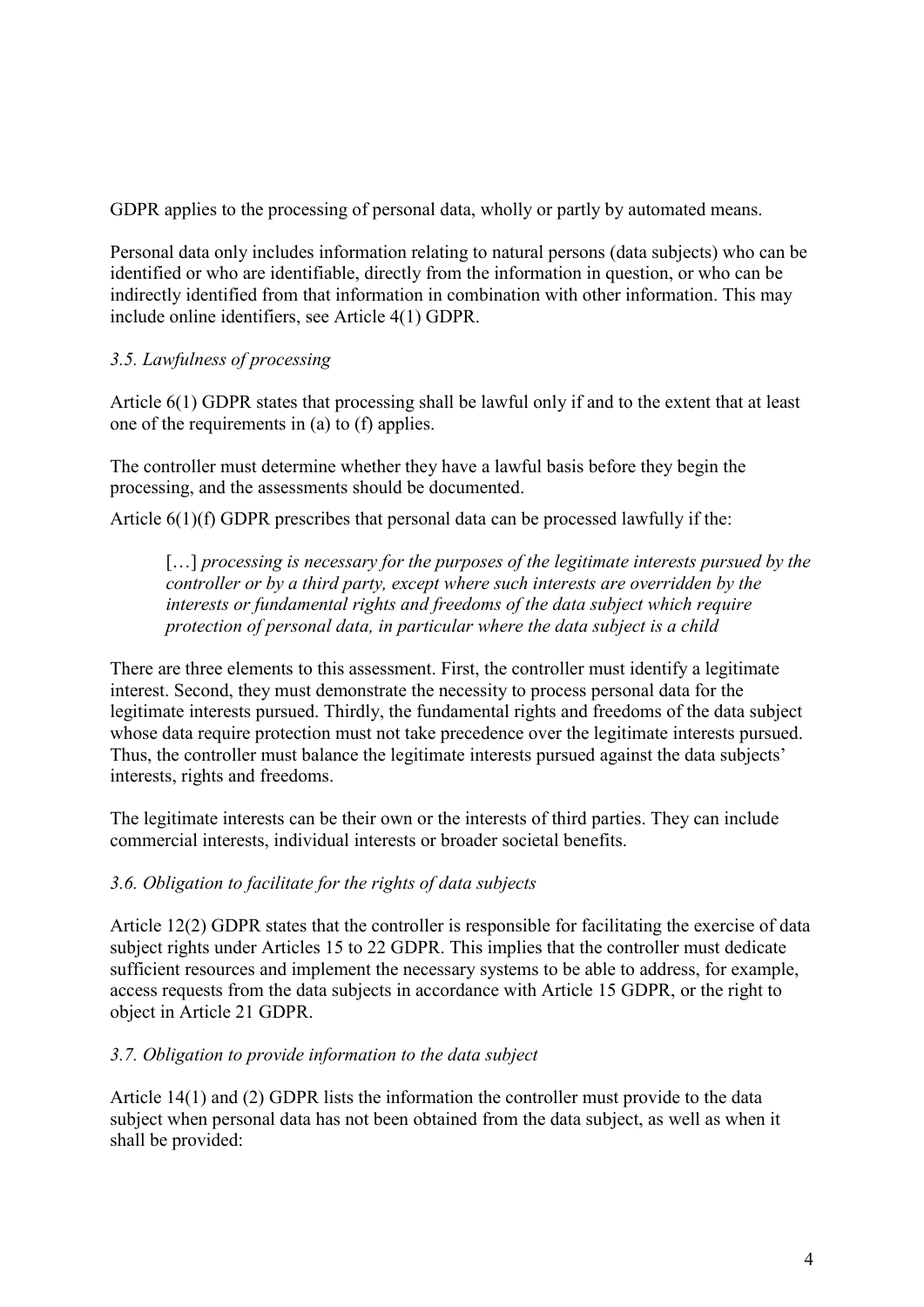- *1. Where personal data have not been obtained from the data subject, the controller shall provide the data subject with the following information:*
	- *a) the identity and the contact details of the controller and, where applicable, of the controller's representative;*
	- *b) the contact details of the data protection officer, where applicable;*
	- *c) the purposes of the processing for which the personal data are intended as well as the legal basis for the processing;*
	- *d) the categories of personal data concerned;*
	- *e) the recipients or categories of recipients of the personal data, if any;*
	- *f) where applicable, that the controller intends to transfer personal data to a recipient in a third country or international organisation and the existence or absence of an adequacy decision by the Commission, or in the case of transfers referred to in Article 46 or 47, or the second subparagraph of Article 49(1), reference to the appropriate or suitable safeguards and the means to obtain a copy of them or where they have been made available.*
	- *2. In addition to the information referred to in paragraph 1, the controller shall provide the data subject with the following information necessary to ensure fair and transparent processing in respect of the data subject:*
		- *a) the period for which the personal data will be stored, or if that is not possible, the criteria used to determine that period;*
		- *b) where the processing is based on point (f) of Article 6(1), the legitimate interests pursued by the controller or by a third party;*
		- *c) the existence of the right to request from the controller access to and rectification or erasure of personal data or restriction of processing concerning the data subject and to object to processing as well as the right to data portability;*
		- *d) where processing is based on point (a) of Article 6(1) or point (a) of Article 9(2), the existence of the right to withdraw consent at any time, without affecting the lawfulness of processing based on consent before its withdrawal;*
		- *e) the right to lodge a complaint with a supervisory authority;*
		- *f) from which source the personal data originate, and if applicable, whether it came from publicly accessible sources;*
		- *g) the existence of automated decision-making, including profiling, referred to in Article 22(1) and (4) and, at least in those cases, meaningful information*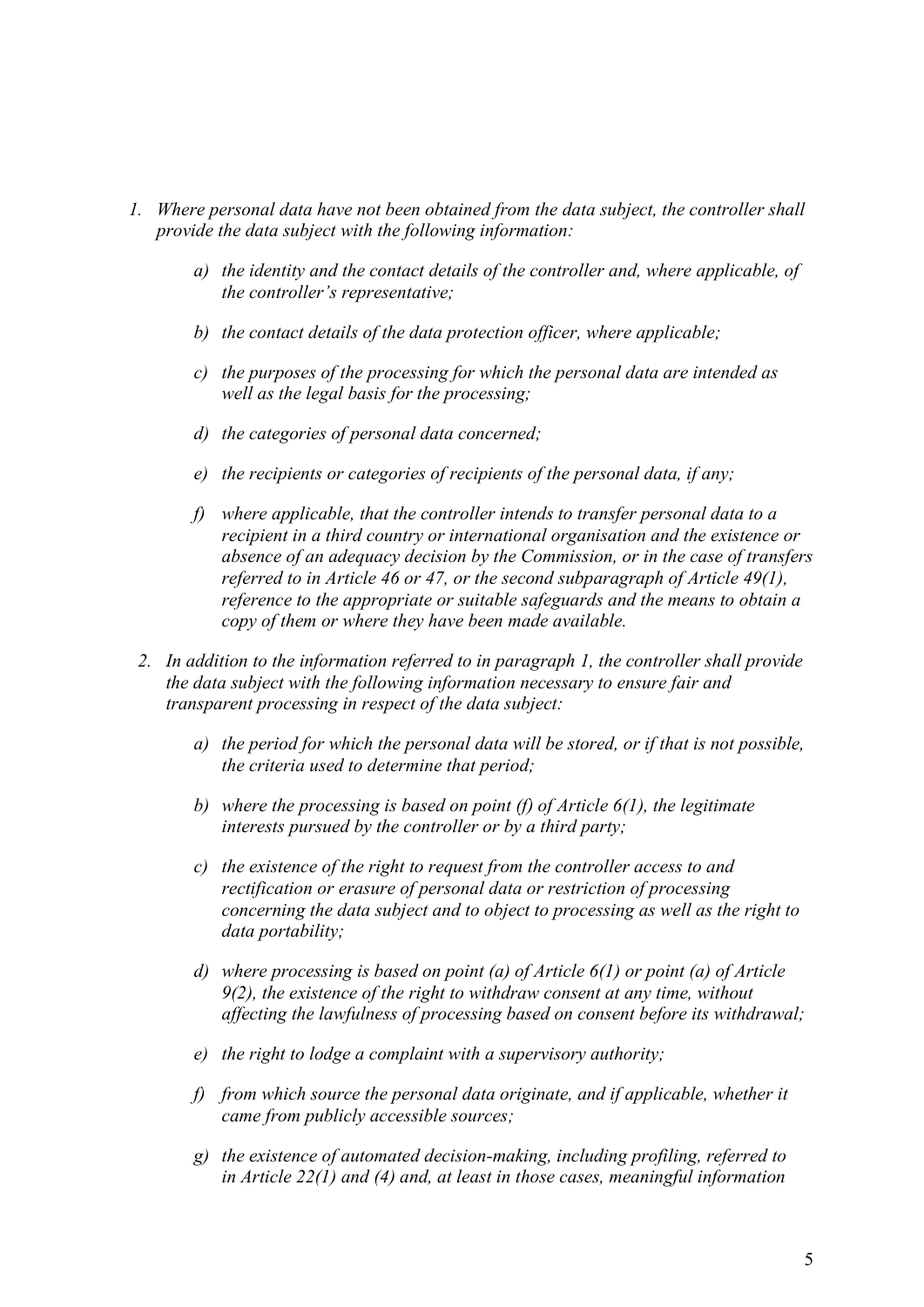*about the logic involved, as well as the significance and the envisaged consequences of such processing for the data subject.*

#### 4. **Our assessment of the case**

#### *4.1. Territorial scope*

We have not been able to identify an "establishment" of Shinigami Eyes within the EEA, pursuant to Article 3(1) GDPR.

We must therefore assess whether the regulation applies on the basis of Article 3(2) GDPR.

The complainant informs us that individuals in Norway have had their personal data processed by Shinigami Eyes, hence the processing concerns data subjects "within the Union", see Article 3(2)(b) GDPR.

The subsequent question is whether Shinigami Eyes have been "monitoring" the data subjects' behaviour, see Article 3(2)(b) GDPR.

Recital 24 of the GDPR provides relevant guidance:

*The processing of personal data of data subjects who are in the Union by a controller or processor not established in the Union should also be subject to this Regulation when it is related to the monitoring of the behaviour of such data subjects in so far as their behaviour takes place within the Union. In order to determine whether a processing activity can be considered to monitor the behaviour of data subjects, it should be ascertained whether natural persons are tracked on the internet including potential subsequent use of personal data processing techniques which consist of profiling a natural person, particularly in order to take decisions concerning her or him or for analysing or predicting her or his personal preferences, behaviours and attitudes.*

The browser extension marks those individuals it deems to be either trans-friendly or antitrans with a certain colour. This enables other users to identify individuals that have in the past and might again in the future make statements that they view as either trans-friendly or anti-trans. Shinigami Eyes' purpose appears to be to track individuals on the internet in order to analyse and/or predict their attitudes and behaviour. Thus, in our view, Shinigami Eyes is "monitoring" the data subjects' behaviour, see Article 3(2)(b) GDPR.

In conclusion, the GDPR is applicable to Shinigami Eyes' activities, pursuant to Article 3(2) GDPR.

## *4.2. Competence*

As stated above, we have not been able to identify any establishments for Shinigami Eyes within the EEA. Therefore, pursuant to Article 56(1) GDPR, the cooperation mechanism set out in Chapter VII Section 1 GDPR does not apply.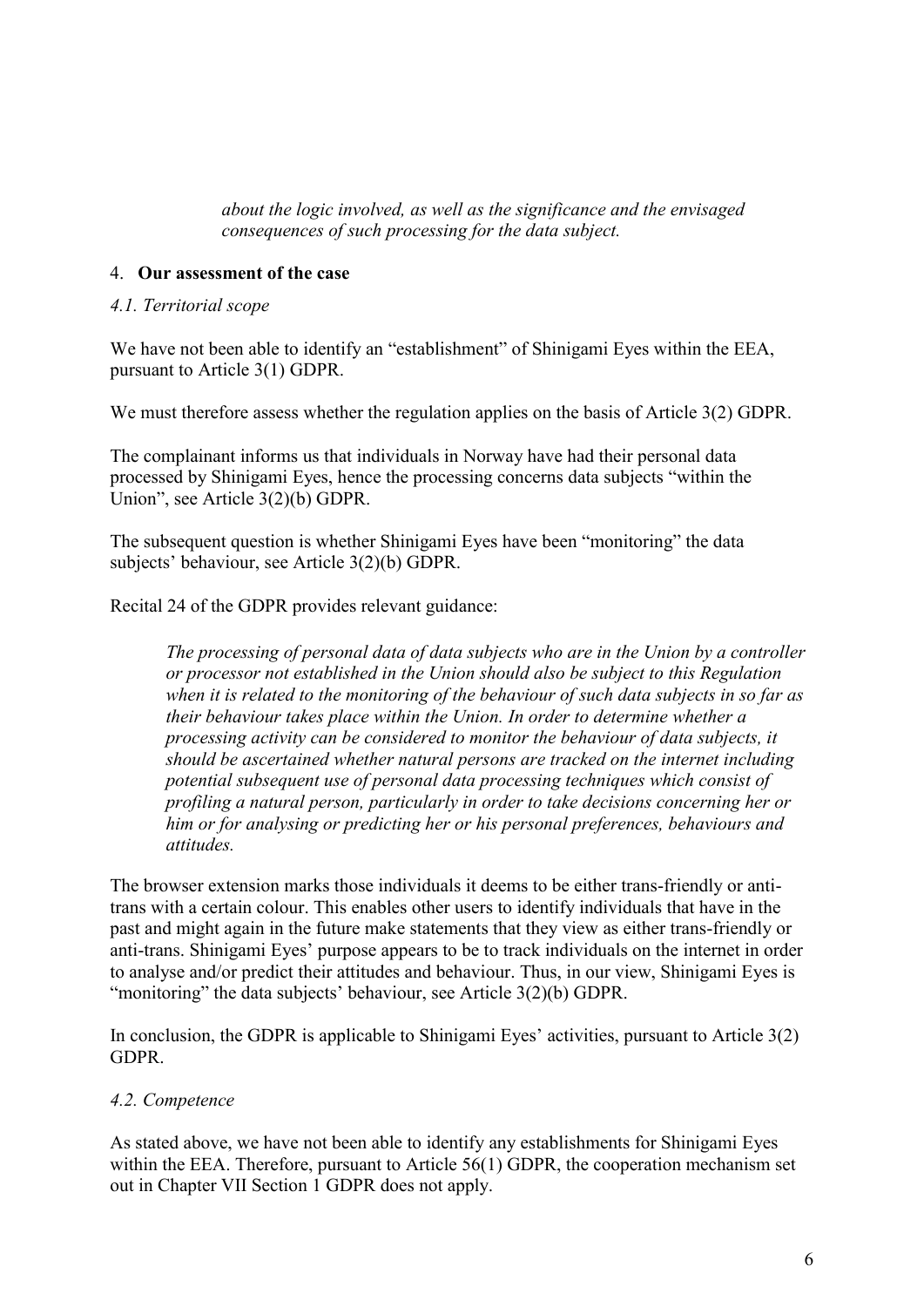Datatilsynet is furthermore competent to handle the complaint lodged against Shinigami Eyes pursuant to Article 55(1) GDPR, and also, there is an obligation pursuant to Article 57(1)(f) GDPR for the supervisory authorities to handle such complaints, cf. also Article 77 GDPR.

#### *4.3. Material scope of the GDPR*

Online identifiers are explicitly mentioned as an example of information relating to an identifiable natural person in Article 4(1) GDPR.

Recital 30 GDPR further elaborates on online identifiers as a type of personal data:

*Natural persons may be associated with online identifiers provided by their devices, applications, tools and protocols, such as internet protocol addresses, cookie identifiers or other identifiers such as radio frequency identification tags. This may leave traces which, in particular when combined with unique identifiers and other information received by the servers, may be used to create profiles of the natural persons and identify them.*

Shinigami Eyes will mark those individuals it deems to be either trans-friendly or anti-trans with a certain colour. This enables other users to quickly identify individuals that have in the past and might again in the future make statements that they view as either trans-friendly or anti-trans. The individuals in question will either be using their own names to register on the website (for example on Facebook), but may in other instances choose to use an online identifier that is not directly related to their own name (for example on Twitter). Regardless, processing the name or online identifier would be viewed as "personal data" in this context. Furthermore, Shinigami Eyes will not only be processing the online identifier and/or name of the data subject, but will also have to process personal data pertaining to the posts/behaviour of the data subject that has been reported as being either anti- or pro-trans, in order to conclude on whether they should be marked. When Shinigami Eyes communicates outwards to their users the "decision" they have made (either concluding that the individual is pro- or anti-trans), this will also constitute processing of personal data.

Shinigami Eyes processes "personal data", see Article 4(1) GDPR.

#### *4.4. Controller*

As stipulated above, the controller is the entity that determines the purpose and the means of the processing.

The European Data Protection Board (EDPB) states the following regarding how to identify the controller:

*A controller determines the purposes and means of the processing, i.e. the why and how of the processing. The controller must decide on both purposes and means. However, some more practical aspects of implementation ("non-essential means")*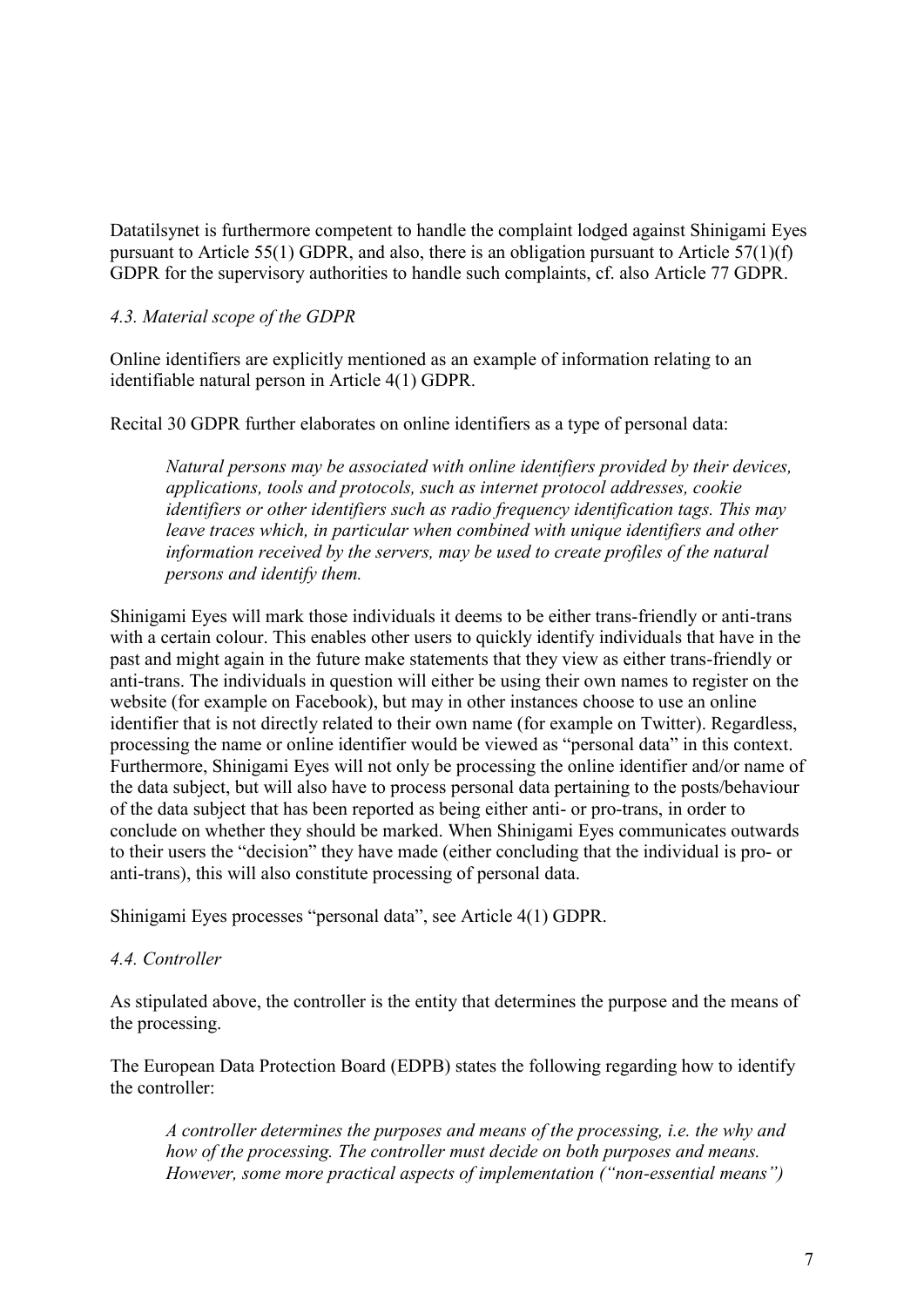*can be left to the processor. It is not necessary that the controller actually has access to the data that is being processed to be qualified as a controller.<sup>3</sup>*

Shinigami Eyes determines the purpose of the extension/addon: the identification of those who are pro- or anti-trans. The relevant criteria and a guideline to ensure a coherent practice for marking online users is provided on the extension's GitHub-page.

Shinigami Eyes decides what means should be utilised, and how those means should be implemented in practice. It follows from the Privacy Policy that:

*If your vote is deemed (through automatic and/or manual means) to be trustworthy, the bloom filter distributed in future versions of the extension may be modified to trigger a positive or negative (green/red) response to the entity you voted.*<sup>4</sup>

The Privacy Policy indicates that it is Shinigami Eyes which have a final say regarding which users are marked and added to the bloom filter in the available extension:

*There is no guarantee that your vote will be taken into account. In all cases, you will however see the color of the labeled entity changing, because your overrides (stored locally by your web browser) always take the precedence over what the bloom filter would otherwise determine.*<sup>5</sup>

It is Shinigami Eyes that choses the marking-mechanism combined with a report system, where users of the extension can make suggestions in relation to which individuals should be marked.

To summarize, Shinigami Eyes determines the purpose of the extension and provides a guideline and criteria for marking online users to ensure that the personal data collected meets the purpose of the processing. In addition, Shinigami Eyes seemingly determines the means of how that personal data is processed from a combination of machine learning and manually vetting the accuracy of the collected personal data.

Datatilsynet concludes on this basis that Shinigami Eyes is the controller for the processing of personal data that occurs through the browser extension.

## *4.5. Lawfulness of the processing of personal data in the context of Shinigami Eyes*

In the order to provide information, Datatilsynet requested information pertaining to the lawful basis relied upon by Shinigami Eyes. As previously stated, we did not receive a response from Shinigami Eyes.

Processing of personal data must have a lawful basis in Article 6(1) GDPR. In this case the most prospective legal basis to rely on is Article 6(1)(f) GDPR.

<sup>3</sup> Guidelines 07/2020 on the concept of controller and processor, version 2.0, adopted 07 July 2021

<sup>4</sup> https://shinigami-eyes.github.io/privacy-policy.

<sup>5</sup> Ibid.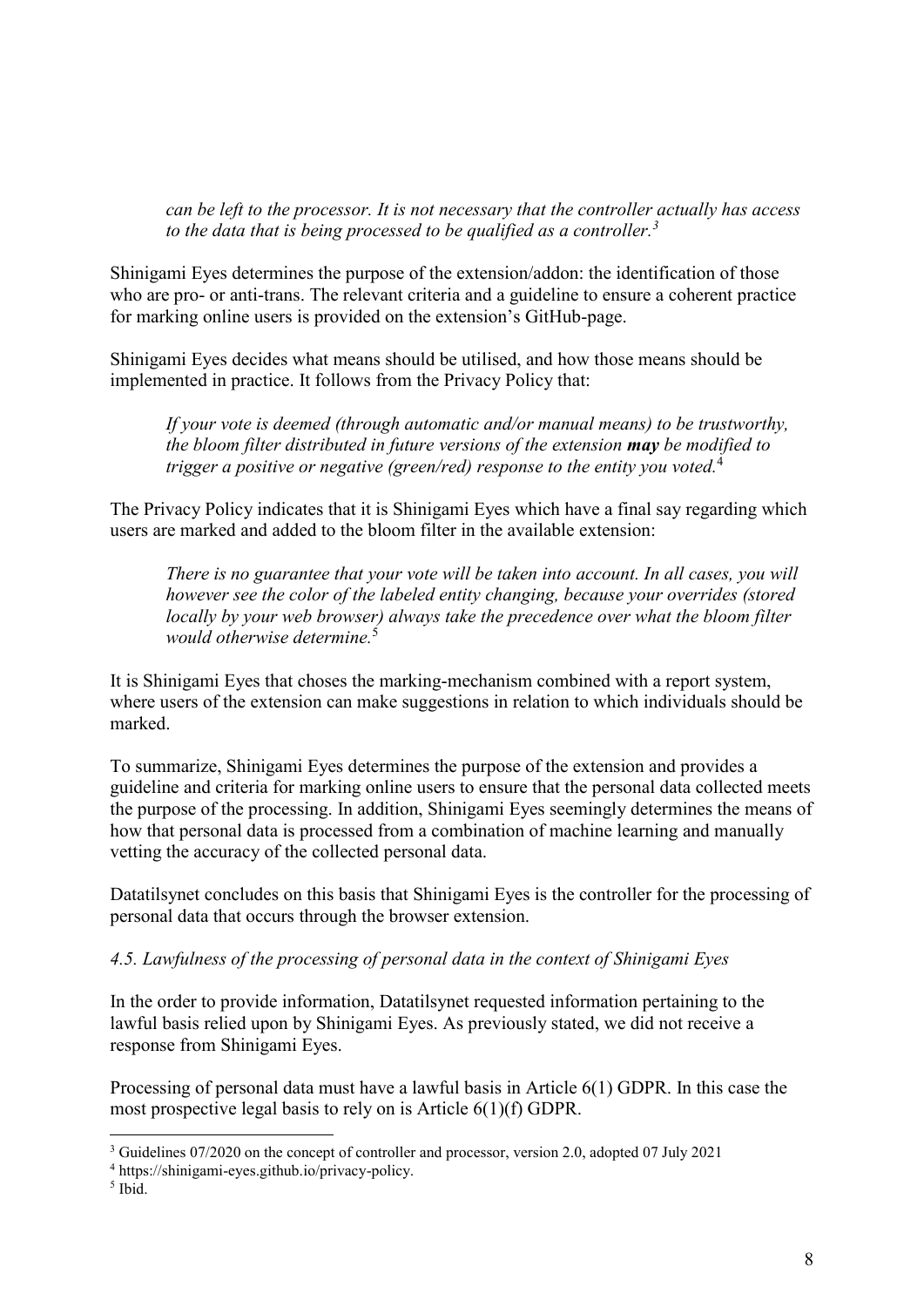As noted above, the controller must meet three cumulative conditions in order to rely on Article 6(1)(f) GDPR for processing personal data. These are the pursuit of a *legitimate interest* by the controller and *necessity* to process personal data for the purposes of the legitimate interests pursued. Lastly, the legitimate interests pursued by the controller or a third party must be balanced against the interests, fundamental rights and freedoms of the data subject (the balancing test<sup>6</sup>), and the interests pursued by the data controller or the third party must outweigh the interests of the data subjects.

#### The first question is whether Shinigami Eyes meets the condition of "legitimate interest".

Which interests meet this criterion depends on a consideration of which benefits the processing has for the controller, how important the interest is for the controller, if it happens in the interest of the public, or in the interest of ideal interests which benefits society at large, see Article 29 Working Party (WP29) Opinion 06/2014.<sup>7</sup>

This opinion is referenced by the EDPB in multiple guidelines relating to the GDPR, and is thus still relevant.<sup>8</sup>

The processing that occurs within the framework of the application is to enable users of the extension to readily identify which individuals are pro-trans or anti-trans. This purpose allows users to, for example, avoid conversations with individuals that may state opinions or otherwise behave in a manner that offends or harm them. On Shinigami Eyes' website the following is stated in relation to the purpose of the application:

*As a transgender person, I got used to be distrustful towards people. While guessing the attitudes of an openly conservative person or group towards transgender people is easy, this is much more difficult when you deal with communities that tend to be moderately progressive or with intersectional interests, such as the feminist community, the lesbian community, women's associations and the atheist community.*

*The purpose of this extension is to make transgender people feel more confident towards people, groups, and pages they can trust, and to highlight possible interactions with the trans-hostile ones (when this is not already evident, such as when discussing about common LGBT or feminist goals).*

Protecting people from such harm is, in our view, a legitimate interest. Therefore, the processing that occurs within and by Shinigami Eyes, through the browser extension, pursues a legitimate interest.

<sup>6</sup> EDPB Guidelines 8/2020 on the targeting of social media users, p.15.

<sup>7</sup> Opinion 06/2014 on the notion of legitimate interests of the data controller under Article 7 of Directive 95/46/EC, p. 24 and 25.

<sup>8</sup> See e.g. EDPB Guidelines 8/2020 on the targeting of social media users, para 50.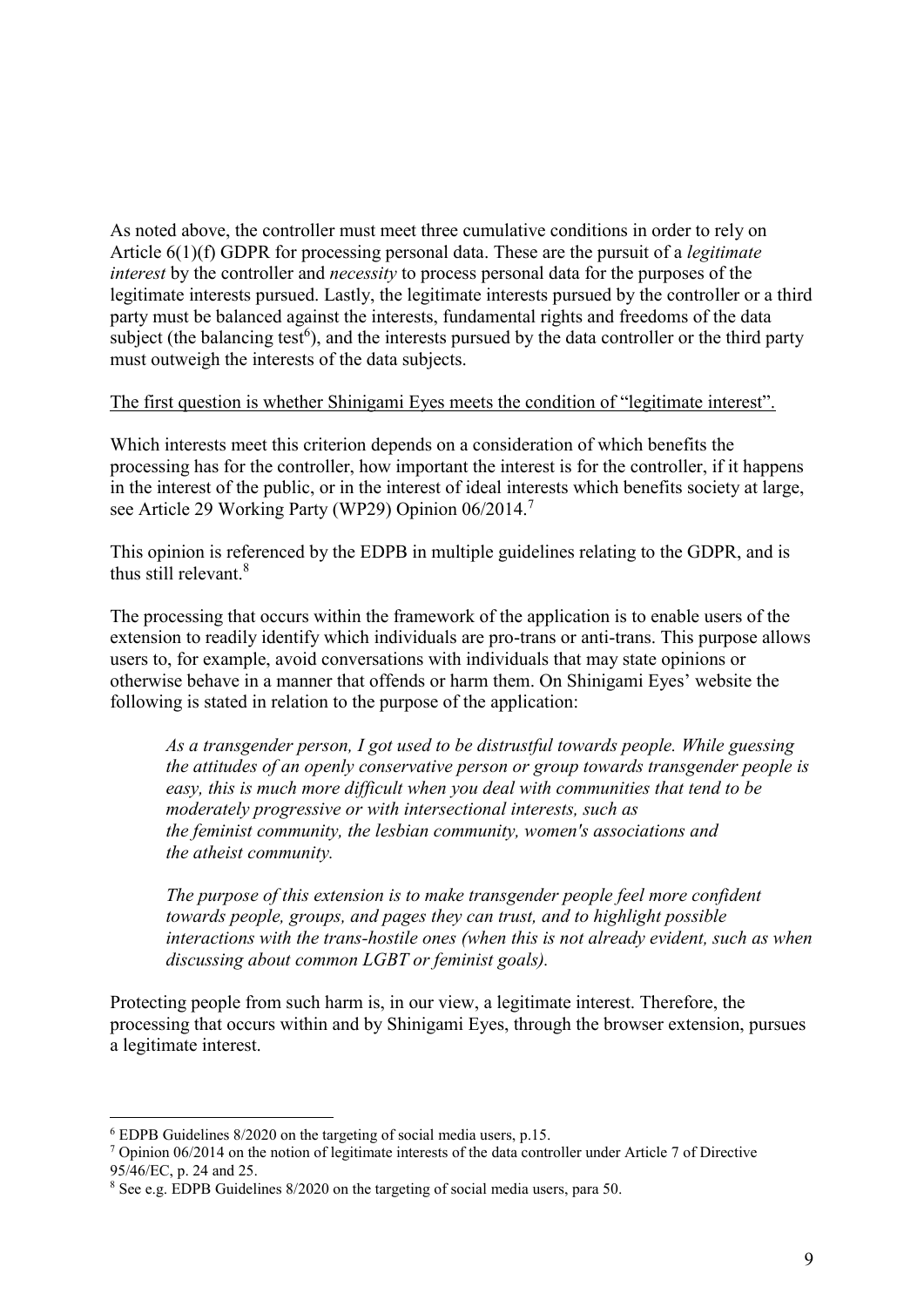Subsequent to our advance notification of a ban on processing dated 16. December 2021, we received feedback from the complainant regarding the advance notification. The complainant criticised, in particular, our finding of a legitimate interest for the use of the browser extension.

In summary, the complainant argued that Datatilsynet agreed with the claims made by Shinigami Eyes that the use of the browser extension to map women, women's organizations and lesbians was harm-reducing. The complainant stated that as an extension of that view, Datatilsynet put the complainant and the users targeted by Shinigami Eyes in harms way. The reasoning being that according to the complainant, Datatilsynet depicts what in practice is a targeted harassment campaign against women, including death threats and active attempts at character assassination, as a legitimate activity.

Datatilsynet disagrees with the complainant's characterisation of our findings in the advance notification of 16. December 2021.

Datatilsynet reiterates the identified purpose of the application, mentioned directly above:

*The processing that occurs within the framework of the application is to enable users of the extension to readily identify which individuals are pro-trans or anti-trans. This purpose allows users to, for example, avoid conversations with individuals that may state opinions or otherwise behave in a manner that offends or harm them.*

As will become clear below, Datatilsynet does not find that this legitimate interest overrides the interests of the data subject.

All three of the cumulative conditions of Article  $6(1)(f)$  GDPR must be assessed separately and objectively, and the first condition of Article 6(1)(f) GDPR, namely the notion of "legitimate interest", is no exception.

In the abovementioned Opinion 06/2014, WP29 highlights the following:

*In the view of the Working Party, the notion of legitimate interest could include a broad range of interests, whether trivial or very compelling, straightforward or more controversial. It will then be in a second step, when it comes to balancing these interests against the interests and fundamental rights of the data subjects, that a more restricted approach and more substantive analysis should be taken.<sup>9</sup>*

In conclusion, and taking the complainant's objections into account, Datatilsynet still finds that Shinigami Eyes pursues a legitimate interest for the processing occurring within and by the browser extension for the purpose of identifying which individuals are pro- or anti-trans.

As mentioned, the legitimacy of the interest pursued is merely the first of three cumulative conditions set out in Article 6(1)(f) GDPR.

<sup>9</sup> Opinion 06/2014 p. 24.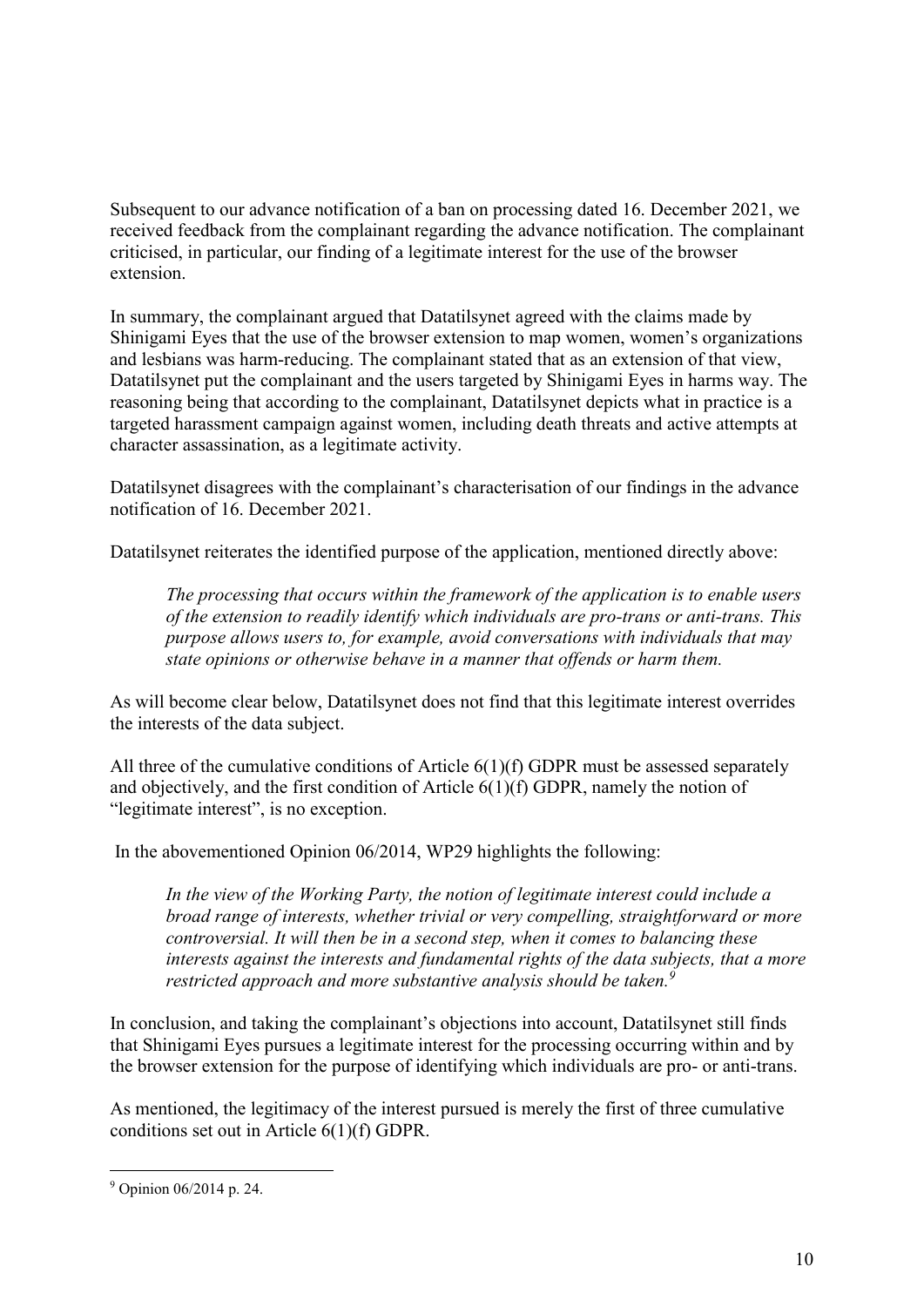The second condition is that the processing of personal data must be *necessary* for the purposes of the legitimate interests pursued.

The necessity condition requires a connection between the processing and the interests pursued. The controller must always consider whether less invasive means are available to serve the same end, and limit the processing to what is necessary for the purposes intended.

WP29 states the following regarding the necessity condition, under directive 95/46/EC:

*Finally, the processing of personal data must also be 'necessary for the purpose of the legitimate interests' pursued either by the controller or - in the case of disclosure - by the third party. This condition complements the requirement of necessity under Article 6, and requires a connection between the processing and the interests pursued. This 'necessity' requirement applies in all situations mentioned in Article 7, paragraphs (b) to (f), but is particularly relevant in the case of paragraph (f) to ensure that processing of data based on legitimate interests will not lead to an unduly broad interpretation of the necessity to process data. As in other cases, this means that it should be considered whether other less invasive means are available to serve the same end.*

It is difficult for Datatilsynet to conclude in relation to this criterion with full certainty, given the absence of information provided by Shinigami Eyes. However, the marking of individuals with a red or green colour does appear necessary to fulfil the purpose of the browser extension, which is to allow people to identify who is pro- and anti-trans. Processing their personal data, including reports made by users, is necessary in order to conclude on who should be marked.

The processing, as far as Datatilsynet understand, is "necessary" for the legitimate purpose identified above.

#### Finally, we must also assess the third condition in Article 6(1)(f) GDPR.

The third condition is the balancing test. The controller must perform a balancing of interests to determine whether the data subjects' fundamental rights and freedoms precedes the controller's legitimate interest. To carry out the balancing test, it is first important to consider the nature and source of the legitimate interests on the one hand, and the impact on the data subjects fundamental rights and freedoms on the other hand.

In this balancing test, the controller must take into consideration all aspects of the processing, and how it affects the fundamental rights and interests of the data subject, in order to assess which interest precedes. Relevant aspects include the types of personal data, and whether these are of a particularly private or sensitive character and if the data subject have a reasonable expectation of not having this data disclosed.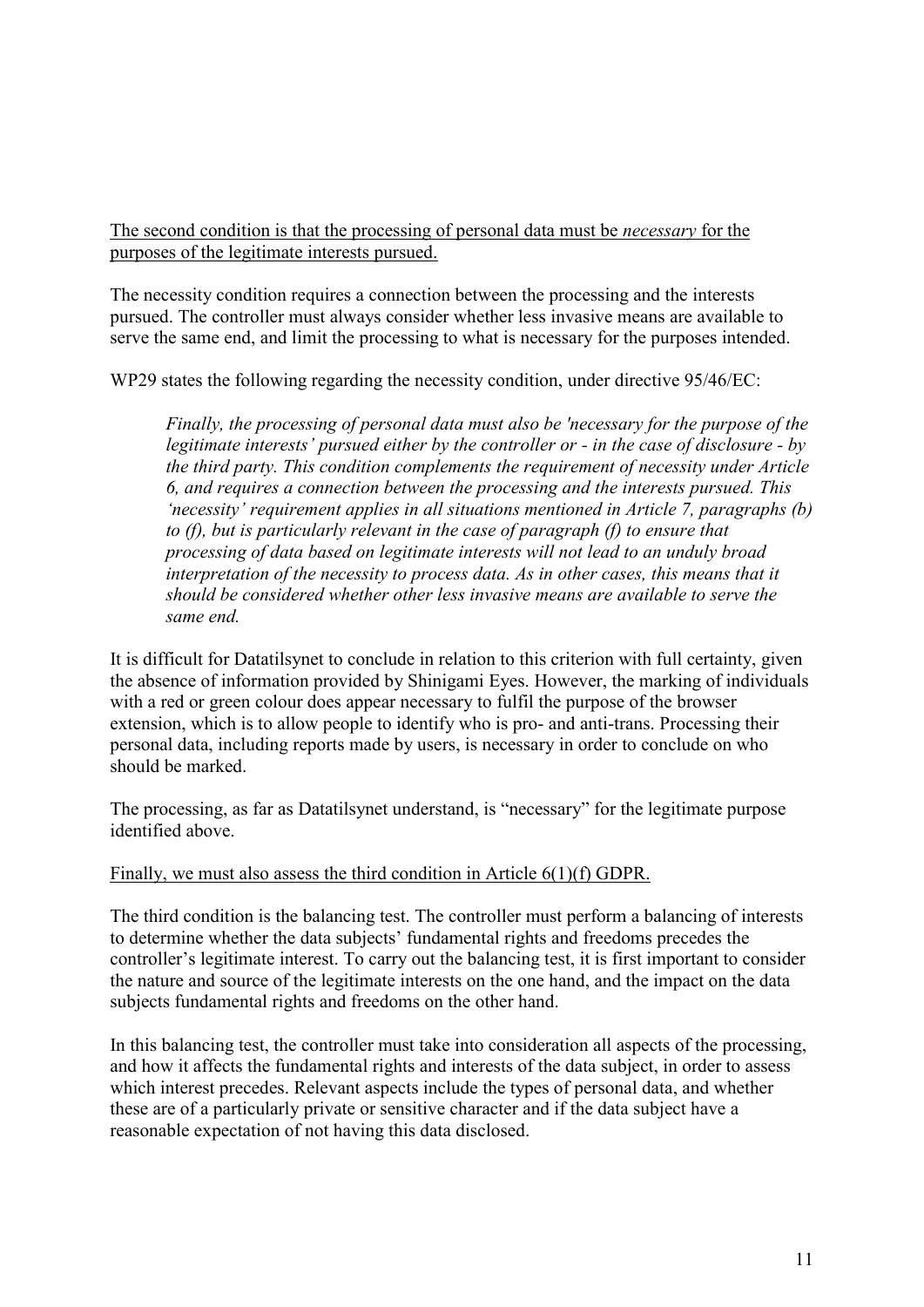It is also relevant to consider what negative impact processing of the data in question will have on the data subjects, for example if the processing may cause fear or unease, and which measures the controller has put in place to reduce the privacy impact on the data subjects.

Legitimate interests of the controller, when minor and not very compelling may, in general, only override the interests and rights of data subjects in cases where the impact on these rights and interests are even more trivial.<sup>10</sup> WP29 has stated that the nature of the interests may vary, and that some interests may be more compelling and beneficial to society at large, while others may be less pressing for society as a whole;

*The nature of the interest may vary. Some interests may be compelling and beneficial to society at large, such as the interest of the press to publish information about government corruption or the interest in carrying out scientific research (subject to appropriate safeguards). Other interests may be less pressing for society as a whole, or at any rate, the impact of their pursuit on society may be more mixed or controversial.* 

The type of processing activity also impacts the balancing test. Some types of processing, such as profiling, is more likely to have a negative impact on the interests or fundamental rights and freedoms of natural persons.

Article 4(4) GDPR, defines "profiling" as:

*…any form of automated processing of personal data consisting of the use of personal data to evaluate certain personal aspects relating to a natural person, in particular to analyse or predict aspects concerning that natural person's performance at work, economic situation, health, personal preferences, interests, reliability, behaviour, location or movements*;

The  $WP29<sup>11</sup>$  states that:

*Profiling is composed of three elements:*

- *it has to be an automated form of processing;*
- *it has to be carried out on personal data; and*
- *the objective of the profiling must be to evaluate personal aspects about a natural person.*

 $[\dots]$ 

*Controllers carrying out profiling will need to ensure they meet the GDPR requirements in respect of all of the above stages.*

<sup>10</sup> Opinion 06/2014, p. 30.

<sup>&</sup>lt;sup>11</sup> Guidelines on Automated individual decision-making and Profiling for the purposes of Regulation 2016/679,

p. 6 and 7. The guideline was endorsed by the EDPB (01/2018) on its first plenary meeting.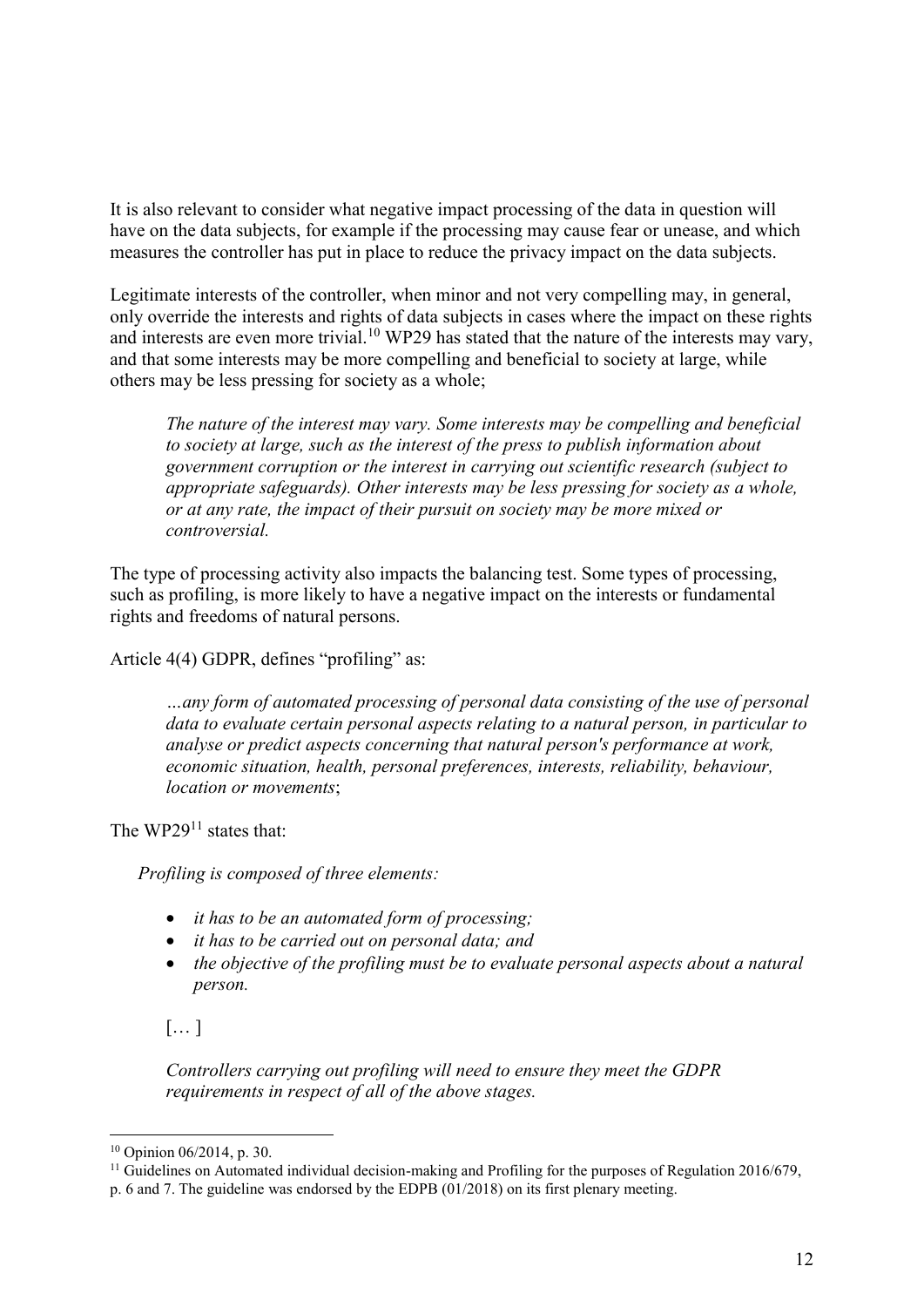*Broadly speaking, profiling means gathering information about an individual (or group of individuals) and evaluating their characteristics or behaviour patterns in order to place them into a certain category or group, in particular to analyse and/or make predictions about, for example, their:*

- *ability to perform a task;*
- *interests; or*
- *likely behaviour.*

In this present case, Shinigami Eyes utilises an automated form of processing, as described on their website:

*The initial version has been created through a mix of manual labeling and machine learning, but you can contribute with your own labels.*

Furthermore, the processing is performed on personal data, as examined above.

Finally, the purpose of the markings is to evaluate the data subjects, subsequently to communicate that evaluation to the community at large.

On this background, we have concluded that the processing activities in question constitutes "profiling", as defined by Article 4(4) GDPR.

Whether the processing falls within the scope of Article 4(4) GDPR does not directly determine the legality of the processing of personal data pursuant to Article 6 GDPR. It is, however, relevant in the assessment of the potential impact of the processing of personal data.

Furthermore, as stated above, the reasonable expectations of the data subjects is a relevant factor in the balancing test:

*The reasonable expectations of the data subject with regard to the use and disclosure of the data are also very relevant in this respect. As also highlighted with regard to the analysis of the purpose limitation principle, it is 'important to consider whether the status of the data controller, the nature of the relationship or the service provided, or the applicable legal or contractual obligations (or other promises made at the time of collection) could give rise to reasonable expectations of stricter confidentiality and stricter limitations on further use.*<sup>12</sup>

In this case, the data subjects has no knowledge about the processing that takes place. The data subject does not have any relationship with Shinigami Eyes. The data subject therefore have no way of expecting that their messages and otherwise their behaviour on certain social media pages will be processed by and through Shinigami Eyes in order to decide whether they

<sup>12</sup> Opinion 06/2014, p. 40.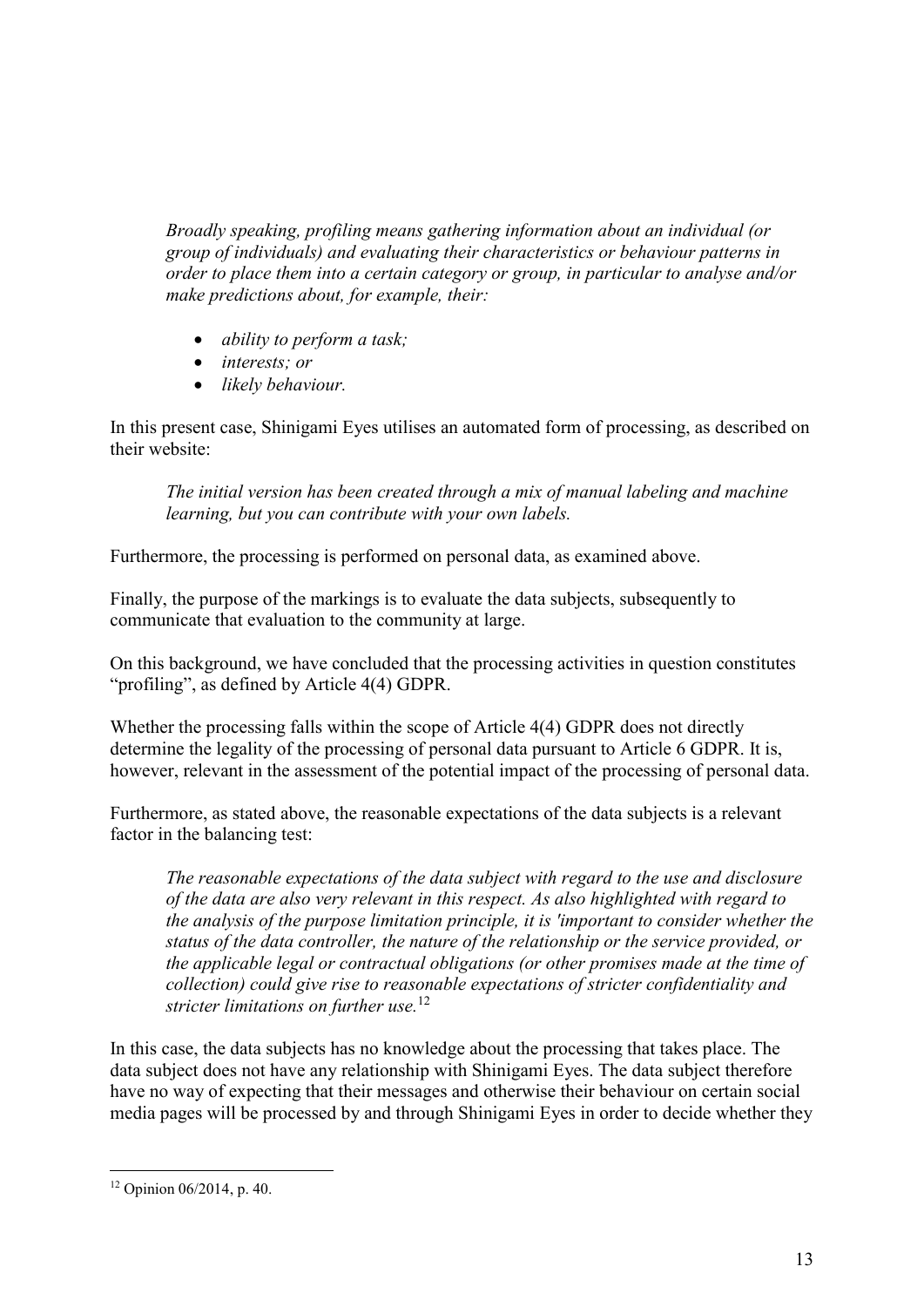should be marked as anti- or pro-trans. Furthermore, they cannot have any expectation that this marking will be communicated to any and all who downloads the extension.

It is Datatilsynet's view that to be marked through Shinigami Eyes may entail negative consequences for the data subject, regardless of whether they are marked as being pro- or anti-trans. Being marked as anti-trans could cause one to lose their job, or friendships, and the individual could be the target of hate and mistreatment. Being pro-trans could, in certain communities (for example religious or very conservative communities), be construed as negative as well, similar reactions as described above could be imposed on the data subject. The negative impact must be viewed as particularly intensive, in light of the individualised nature of the marking, in addition to the data subject not having information about the marking nor understanding why they received such a marking. It is therefore also in particular difficult for the data subject to present an opposing view. This could also entail fear, irritation and other broader emotional impacts, which, according to the WP29, must be taken into account in this balancing act.

The negative impact on the data subject could be further enhanced by the fact that the data subject cannot not know the reason behind the marking, and in addition, neither do the users who download the application. This could entail that users may attribute negative aspects to, or make negative inferences about, the data subject, even though the acts of the data subject would not warrant such a reaction. For example, Shinigami Eyes may conclude that a certain individual is anti-trans, while the users themselves would disagree to such characterisation.

Furthermore, the creation and use of such applications may cause a chilling effect on the ability and willingness of individuals to participate in online discourse, through fear of receiving a marking and subsequently suffering negative consequences because of this. WP29 stated as following in their guidelines from 2014:

*In addition to adverse outcomes that can be specifically foreseen, broader emotional impacts also need to be taken into account, such as the irritation, fear and distress that may result from a data subject losing control over personal information, or realising that it has been or may be misused or compromised, – for example through exposure on the internet. The chilling effect on protected behaviour, such as freedom of research or free speech, that may result from continuous monitoring/tracking, must also be given due consideration.*<sup>13</sup>

In addition, it must be taken into account that since the processing is occurring without the appropriate information being provided to the data subjects, the data subject is prevented from exercising their right to object in accordance with GDPR Article 21. The lack of adequate information being provided to the data subject will be further examined below in its own section.

The interests of fundamental rights and freedoms of the data subject identified above must be weighed against the legitimate interests that Shinigami Eyes pursues with its application. As

<sup>13</sup> Opinion 06/2014, p. 37.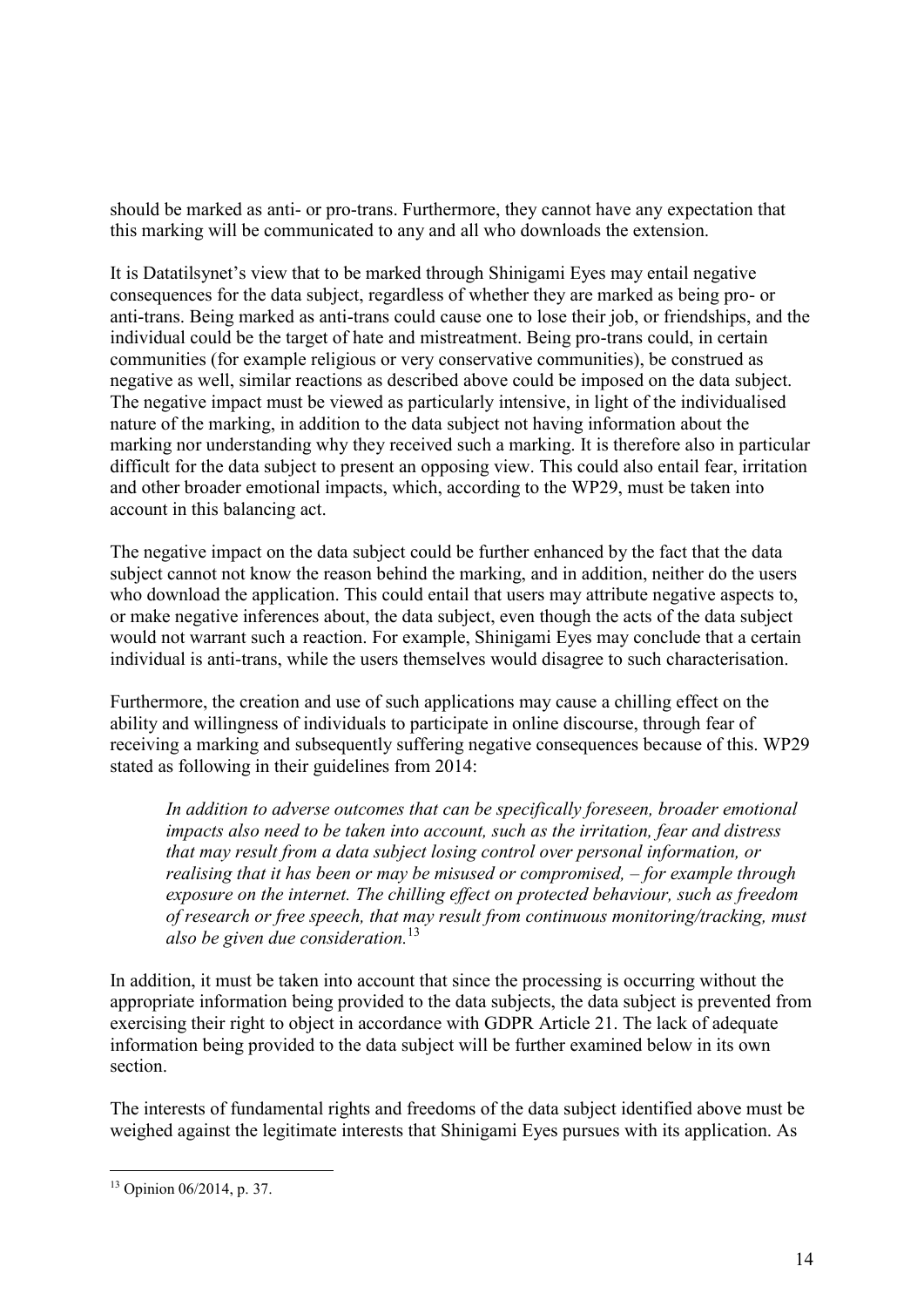stated above, to communicate to its users which individuals have a different opinion than themselves, or the same opinion, and therefore allowing their users to modify their behaviour accordingly (for example choosing to avoid certain individuals), is a legitimate interest. However, Datatilsynet needs to assess the *strength* of this legitimate interest, in order to make an assessment of the appropriate balance.

While using such tools as Shinigami Eyes could be useful for some, people have – regardless of Shinigami Eyes – the choice to not engage with specific individuals on their own accord. Individuals may, based on their own personal assessment, choose not to enter into a discourse with someone based on what they have said or what they have done. The main element of Shinigami Eyes is that the application removes the need for the individual to make their own assessment of whom they find to be pro- or anti-trans. While perhaps useful in certain situations, such a collective decision-making and categorisation could strengthen the echo chambers found online. Furthermore, such markings could be misused as a tool to specifically target individuals.

Consequently, the legitimate interest pursued by Shinigami Eyes cannot be assessed as one of significant strength or importance.

To summarize, Shinigami Eyes' processing of personal data creates various negative impacts for data subjects. Furthermore, the data subject receives no information regarding the processing, and the processing is clearly beyond the data subjects' reasonable expectation. While Shinigami Eyes pursues a legitimate interest, this legitimate interest is merely a substitute for the users own individual assessment.

Based on this assessment, our conclusion is that the data subjects' interests, rights and freedoms outweigh Shinigami Eyes' interest in providing their marking-application. Shinigami Eyes' processing of personal data does not meet the third condition in Article  $6(1)(f)$  GDPR

Our conclusion is therefore that Shinigami Eyes is processing personal data through their application without a legal basis, which is a violation of Article 6(1) GDPR.

#### *4.6. Information to the data subject*

The data subjects' right to information and corresponding information duty for the controller is regulated in Article 14(1) and (2) GDPR.

The Article lists the specific information the controller must provide to the data subjects, where personal data relating to a data subject is not obtained from the data subject itself.

The required information includes, but is not limited to, the identity and contact details of the controller, the purposes of processing and the legal basis, the recipients or categories of recipients of the personal data, and whether there are any transfer of personal data to a third country.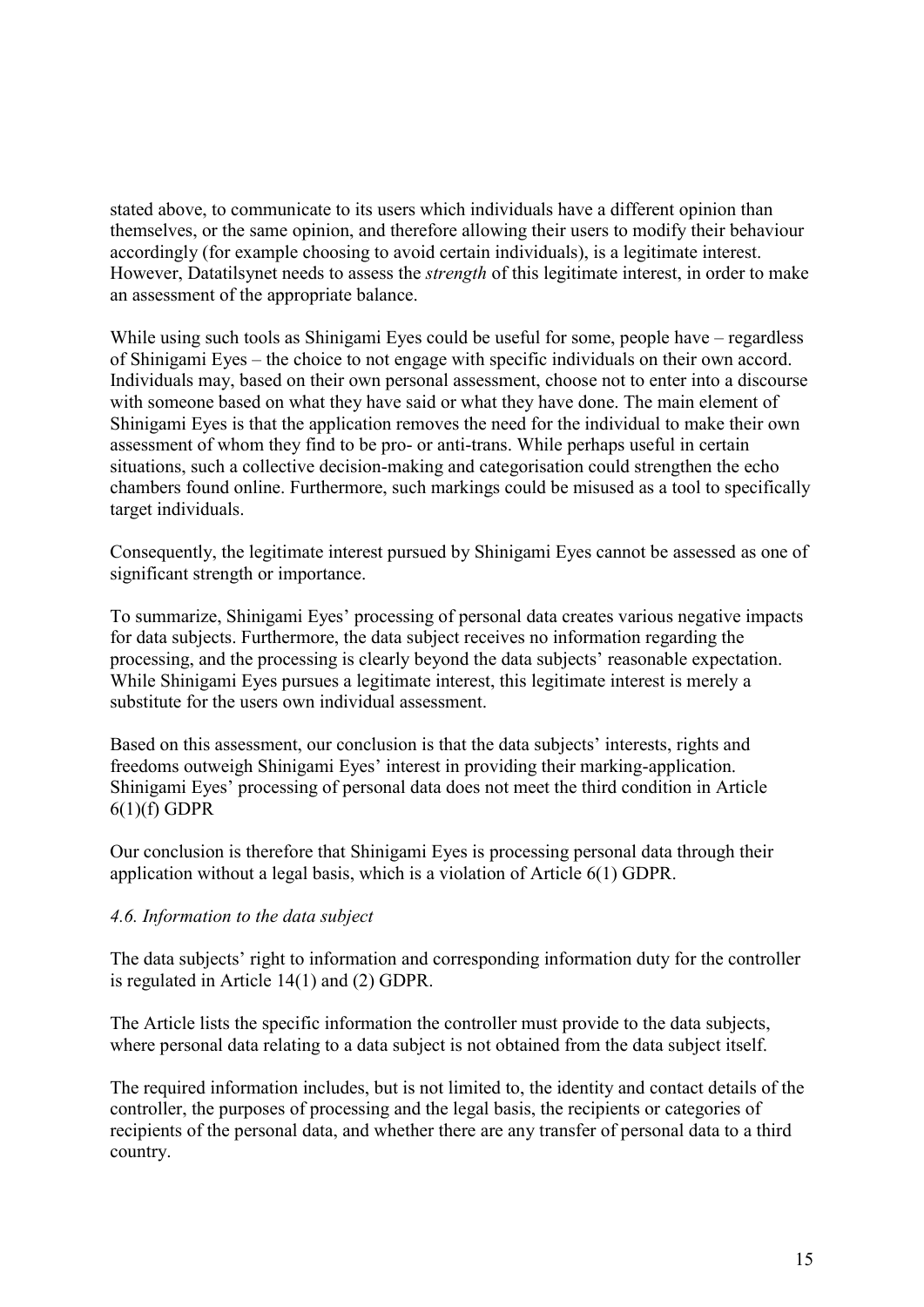Datatilsynet cannot see that adequate information has been provided to the data subjects. Therefore, we conclude that Shinigami Eyes has failed to provide the information required by Article 14 GDPR.

## *4.7. Facilitate for data subjects' rights*

In accordance with Article 12(2) GDPR, the controller must facilitate the exercise of data subject rights under Article 15 to 22 GDPR.

Datatilsynets inquiries shows us that Shinigami Eyes has not implemented a system or an approach that adequately allows the data subjects to utilise their rights pursuant to Article 15 to 22 of the GDPR.

Shinigami Eyes is therefore in breach of Article 12(2) GDPR.

## **5. Corrective measures**

We have concluded that Shinigami Eyes, through their application, is processing personal data in breach of Articles 6(1), 12(2) and 14 GDPR.

As stipulated above, Datatilsynet has the competence and power to impose a definitive limitation, including a ban, on the processing activity, see Article 58(2)(f) GDPR.

Pursuant to Article 58(2)(f) GDPR, Datatilsynet hereby imposes a ban on all Shinigami Eyes' processing activities that occur in the context of providing the browser extension "Shinigami Eyes", on Norwegian territory.

## **6. Information on the right to appeal**

You may lodge an appeal against Datatilsynet's decision. An appeal must be lodged within three weeks after having received this letter, cf. the Norwegian Public Administration Act Section 28 and 29. If you need the deadline for an appeal extended, you must contact us before the deadline expires.

If we uphold our decision, we will send the appeal case to Personvernnemda, The Norwegian Privacy Appeals Board, cf. the Norwegian Personal Data Act Section 22. In the event, we will ask you for a translation of the appeal in Norwegian.

Datatilsynet can be contacted at  $postlasse@datatilsynet.no$ , or at the postal address above.

## **7. Access to documents**

Subject to the Norwegian Public Administration Act Section 18 and 19, you – as a party to this case – have the right to acquaint yourself with the documents in this case. As you have already been informed, correspondence with Datatilsynet is subject to freedom of information requests under the Norwegian Freedom of Information Act.